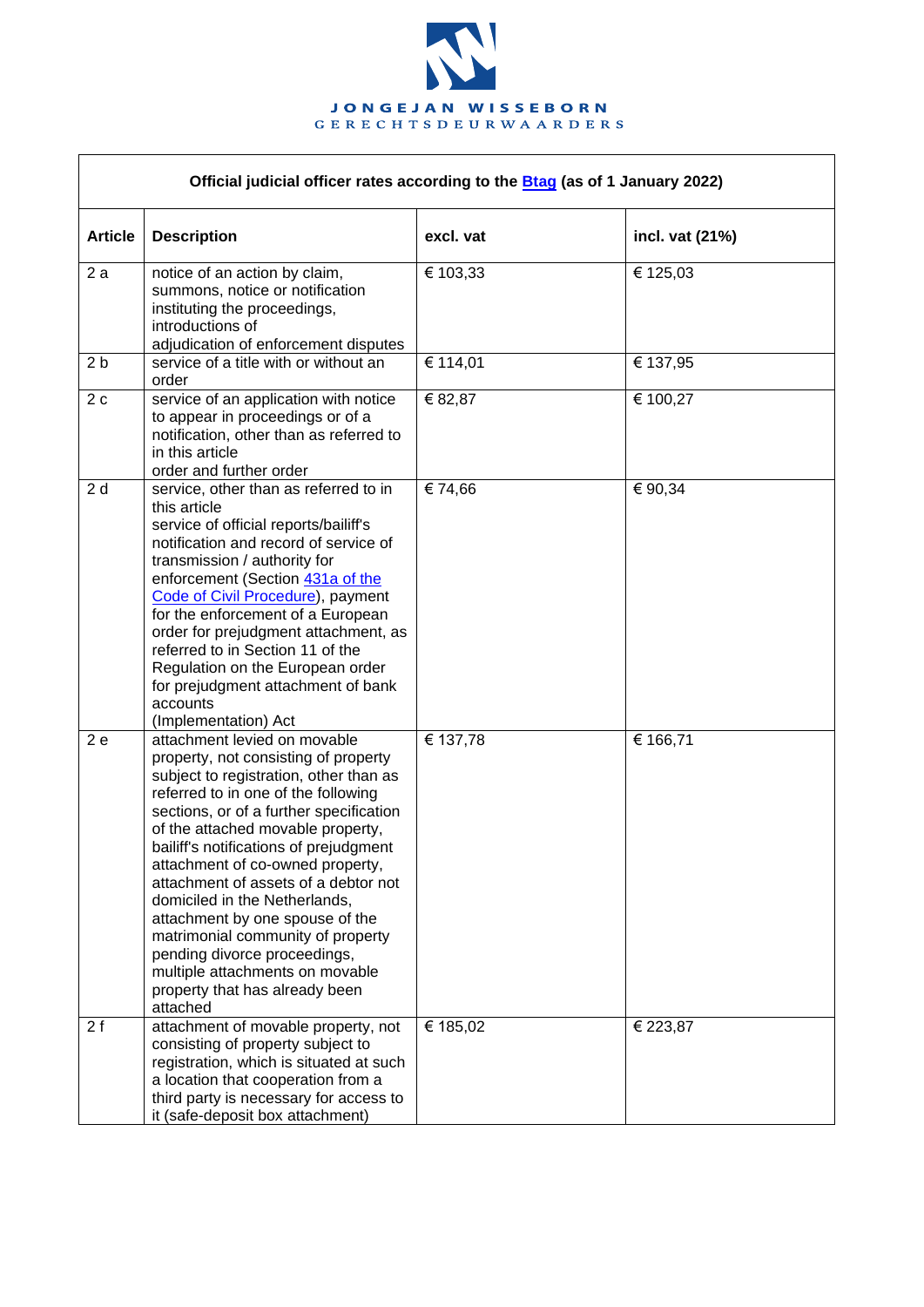

| 2g             | attachment of bearer rights, or order,<br>registered shares, registered<br>securities that are not shares and<br>other rights as referred to in Section<br>474bb of the Code of Civil Procedure<br>and other rights in the event of<br>attachment of co-owned property,<br>attachment of assets of a debtor not<br>domiciled in the Netherlands,<br>attachment by one spouse of the<br>matrimonial community of property<br>pending divorce proceedings,<br>etc. | € 272,67 | € 329,93              |
|----------------|------------------------------------------------------------------------------------------------------------------------------------------------------------------------------------------------------------------------------------------------------------------------------------------------------------------------------------------------------------------------------------------------------------------------------------------------------------------|----------|-----------------------|
| 2 <sub>h</sub> | attachment of registered shares in<br>Dutch public limited liability<br>companies and private companies<br>with limited liability, as well as<br>attachment of co-owned property,<br>attachment of assets of a debtor not<br>domiciled in the Netherlands and<br>attachment by one spouse of the<br>matrimonial community of property<br>pending divorce proceedings<br>of registered shares                                                                     | € 299,26 | € 362,10              |
| 2i             | attachment of bearer shares, or<br>attachment by garnishment (also<br>against a life insurer), other than<br>attachment of periodical payments,<br>payment for the enforcement of a<br>European order for prejudgment<br>attachment, as referred to in Section<br>11 of the Regulation on the<br>European order for prejudgment<br>attachment of bank accounts<br>(Implementation) Act                                                                           | € 219,54 | € 265,64              |
| 2j             | attachment by garnishment of<br>periodical payments, other than<br>attachment as referred to under k                                                                                                                                                                                                                                                                                                                                                             | € 154,14 | € 186,51              |
| 2k             | attachment as referred to in Section<br>479b of the Code of Civil Procedure<br>(maintenance)                                                                                                                                                                                                                                                                                                                                                                     | € 133,43 | $\overline{€}$ 161,34 |
| 21             | attachment by a debtor in respect of<br>a counterclaim against his creditor<br>regardless of the object of<br>attachment                                                                                                                                                                                                                                                                                                                                         | € 182,79 | € 221,18              |
| 2 <sub>m</sub> | attachment until delivery of movable<br>property, not being registered<br>property, delivery of ship / aircraft /<br>protected models                                                                                                                                                                                                                                                                                                                            | € 318,01 | € 384,79              |
| 2n             | attachment for acquiring surrender of<br>movable property, or transfer of<br>movable property, not consisting of<br>property subject to registration and<br>official report of attachment of<br>pledged movable property by the<br>pledgee                                                                                                                                                                                                                       | € 136,76 | € 165,48              |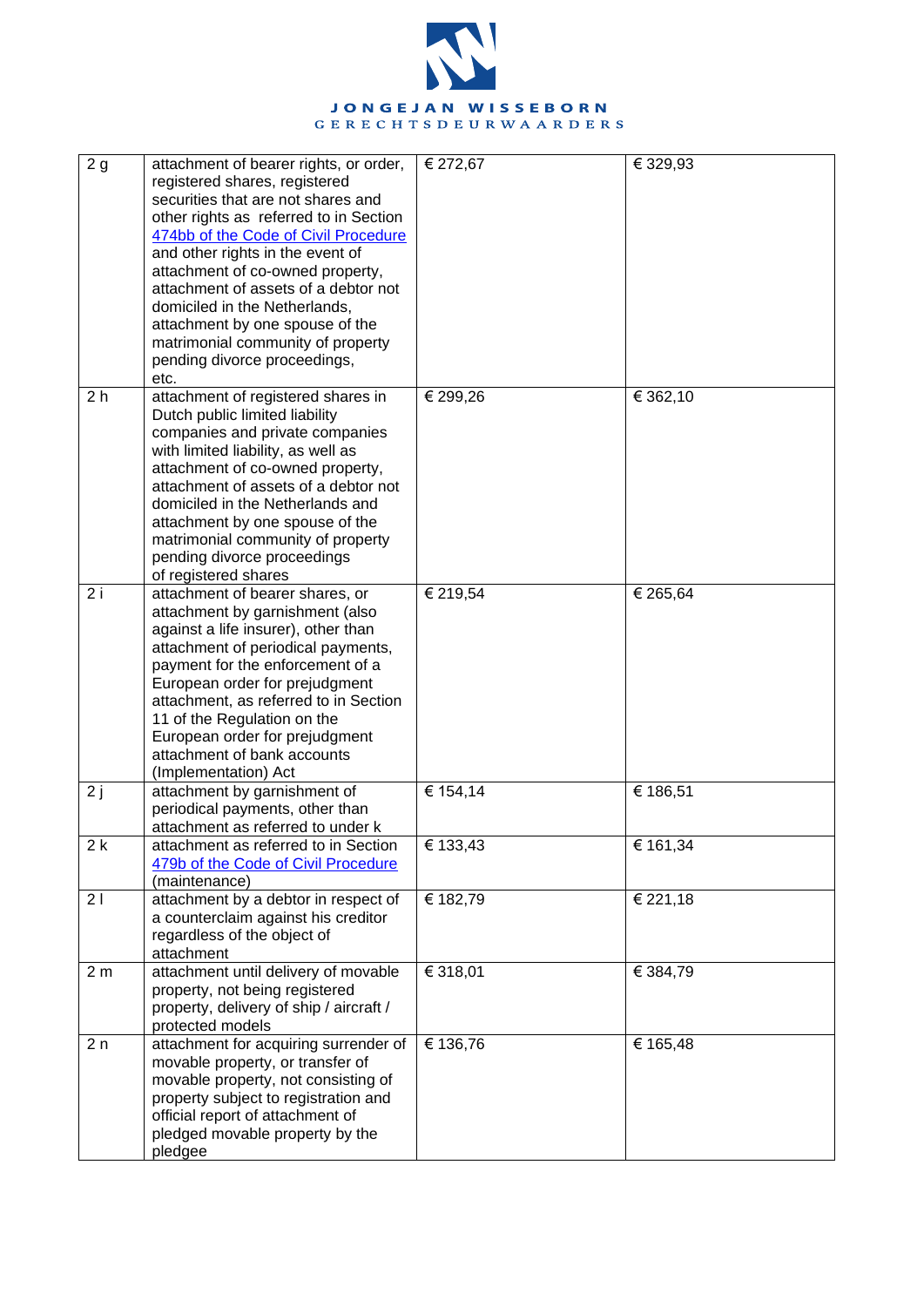

| 20             | attachment of immovable property or<br>arrest of aircrafts registered in<br>the Netherlands                                                                                                                     | € 189,27          | € 229,02 |
|----------------|-----------------------------------------------------------------------------------------------------------------------------------------------------------------------------------------------------------------|-------------------|----------|
| 2p             | lifting of attachment of immovable<br>property or the declaration, as<br>referred to in Section 575,<br>subsection 2, of the Code of Civil<br>Procedure / Section 513a of the<br><b>Code of Civil Procedure</b> | € 67,52           | € 81,70  |
| 2q             | arrest of vessels or aircrafts not<br>registered in the<br>Netherlands                                                                                                                                          | € 417,24          | € 504,86 |
| 2r             | judicial deposit                                                                                                                                                                                                | € 283,91          | € 343,53 |
| 2s             | the affixing of posters containing<br>notification of public auction                                                                                                                                            | € 103,86          | € 125,45 |
| 2 <sub>t</sub> | public auction of movable property<br>under execution                                                                                                                                                           | € 362,69          | €438,85  |
| 2u             | mortgage holder notice of the<br>takeover of levying execution on<br>immovable property to the executor<br>(Section 509 of the Code of Civil<br>Procedure)                                                      | € 97,37           | € 117,82 |
| 2v             | eviction from immovable property                                                                                                                                                                                | € 270,96          | € 327,86 |
| 2 w            | enforcement of committal for failure<br>to comply with a judicial order<br>(official report of committal for failure<br>to comply with a court with deed of<br>committal)                                       | $\sqrt{€}$ 314,94 | € 381,08 |
| 2x             | a request for information as referred<br>to in Section 5, second subsection,<br>of the Regulation on the European<br>order for prejudgment attachment of<br>bank accounts (Implementation) Act                  | € 88,77           | € 107,41 |
| 2y             | a forced viewing as referred to in<br>Section 550 of the Code of Civil<br>Procedure                                                                                                                             | € 160,68          | € 194,42 |
| 3a             | in the event of an individual<br>attachment by garnishment                                                                                                                                                      | € 13,34           | € 16,14  |
| 3 <sub>b</sub> | in the event of two simultaneous<br>attachments by garnishment                                                                                                                                                  | € 21,23           | € 25,69  |
| $3\,c$         | for each following simultaneous<br>attachment by<br>garnishment                                                                                                                                                 | € 7,91            | € 9,57   |
| 5              | mitigation of simultaneous acts of<br>enforcement                                                                                                                                                               | € 25,57           | € 30,94  |
| 6a             | witness in the event of article 2<br>e/f/g/n                                                                                                                                                                    | € 26,04           | € 31,51  |
| 6b             | witness in the event of article 2<br>m/o/q/v/w                                                                                                                                                                  | € 91,16           | € 110,30 |